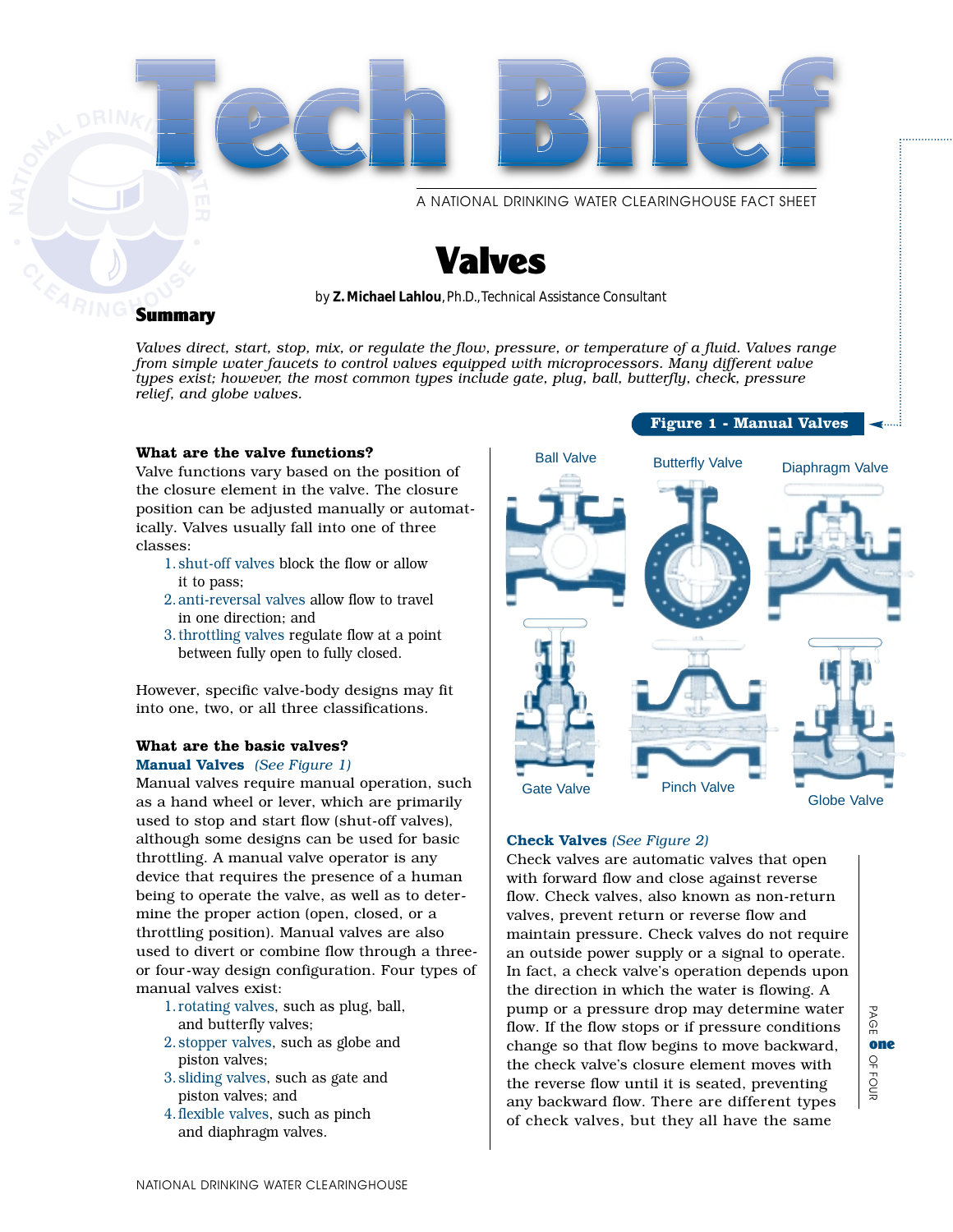

operating principle. Check valves include liftcheck valves, swing-check valves, tilting-disk valves, split-disk valves, and diaphragm-check valves.

### **Pressure Relief Valves**

A pressure-relief valve is used to protect against over-pressurization of the system. When excess line pressure is detected, the pressure-relief valve automatically opens and relieves the excess pressure. A pressure-relief valve is installed where excess pressure constitutes safety concerns, such as pipes or equipment bursting. Following the depressurization of the water line to safe or normal limits, the pressure-relief valve automatically closes again to allow for normal system operation.

## **Control Valves** *(See Figure 3)*

Control valves, also known as automatic

control valves, are used to regulate flow anywhere from fully open to fully closed. Control valves are a fast growing segment of the valve industry because of the quickening pace of water-industry automation. Control valves are almost always equipped with some sort of actuator or actuation system (See definition under Manual Operators and Actuators below.) Manually operated valves and pressure regulators can stand alone in a throttling application, while a control valve cannot. Hence the difference: a control valve is a throttling valve, but not all throttling valves are control valves.

#### **Manual Operators and Actuators**

PAGE OF FOUR

PAGE

OF FOUR

two

With most valves, some mechanical device or external system must be devised to open or close the valve or to change the position of the valve. Manual operators, actuators, and

actuation systems are those mechanisms that are installed on valves to allow this action to take place. Automatic valve control requires an actuator, which is defined as any device mounted on a valve that, in a response to a signal, automatically moves the valve to the required position using an outside power source.

#### **What are common valve problems?**

Pressure drop or pressure differential, which is the difference between the upstream and downstream pressures, makes water flow move through a valve. If the piping size is identical both upstream and downstream from the valve and the velocity is consistent, the valve will use frictional losses to reduce the fluid pressure and create flow. Because the pressure drop that a valve generates absorbs energy through frictional losses, an ideal pressure drop allows the full flow to pass through the valve's body without excessive velocity, absorbing less energy.

However, some systems may need to take a larger pressure drop through the valve. A highpressure drop through a valve creates a number of problems, such as cavitation, flashing, choked flow, high noise levels, and vibration. Such problems present a number of immediate consequences: erosion or cavitation damage to the body and trim, malfunction or poor performance of the valve itself, attached instruments



Control Valve

will not remain calibrated, piping fatigue, or hearing damage to nearby workers. In these instances, valves in high-pressure-drop applications require expensive trims, more frequent maintenance, large sparepart inventories, and piping supports. Such measures drive up maintenance and engineering costs.

Although users typically concentrate on the immediate consequences of highpressure drops, the greatest threat a high-pressure drop presents is lost system efficiency. Usually, a pump adds pressure and, thus, energy to the system. As

the system absorbs more energy, including the energy that valves with high-pressure drops lose, it must use larger pumps. Consequently, if the system is designed with few valves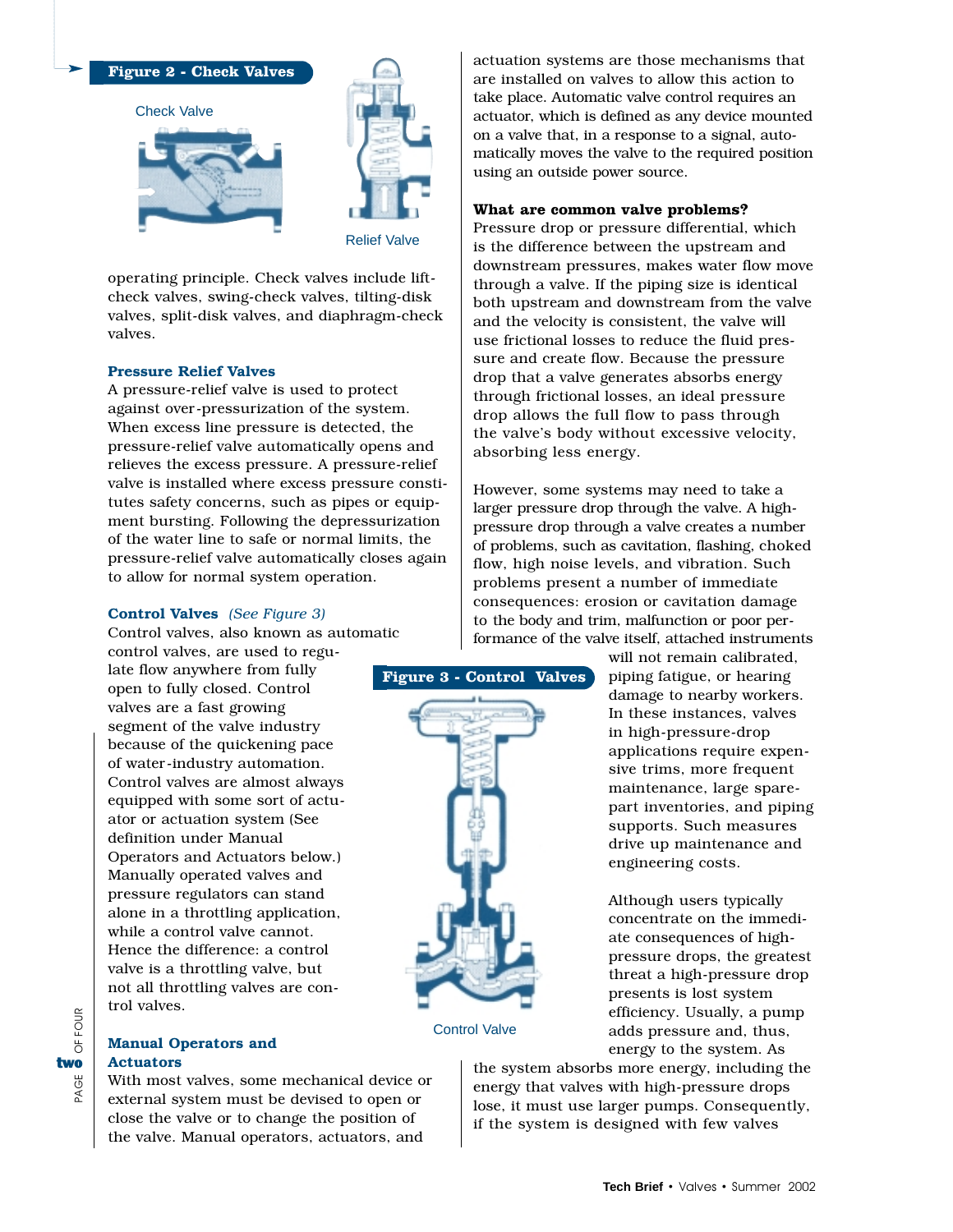with high-pressure drops, the system is more efficient and able to use smaller pumps.

## **Cavitation**

Cavitation happens when low-pressure bubbles suddenly form and then collapse within a small area of the valve within microseconds. Minor cavitation damage may be considered normal for some applications, which can be dealt with during routine maintenance. If unnoticed or unattended, severe cavitation damage can limit the life expectancy of the valve. It can also create excessive leakage, distort flow characteristics, or cause the eventual failure of the valve body and piping. In some severe high-pressure drop applications, cavitation can destroy valve parts within minutes.

One of three basic actions can control or eliminate cavitation. Operators can:

- modify the system;
- make certain internal body parts out of hard or hardened materials; or
- install special devices in the valve that are designed to keep cavitation away from valve surfaces or prevent the formation of the cavitation itself.

#### **Flashing**

When the downstream pressure is equal to or less than the vapor pressure, the vapor bubbles generated stay intact and do not collapse. This phenomenon is known as flashing. When flashing occurs, the fluid downstream is a mixture of vapor and liquid moving at a very high velocity, which results in erosion in the valve and in the downstream piping.

Unfortunately, eliminating flashing completely involves modifying the system itself, in particular the downstream pressure or the vapor pressure. However, not all systems are easily modified and this may not be an option. When flashing occurs, no solution can be designed into the valve, except possibly using hardened trim materials.

## **Choked Flow**

The presence of vapor bubbles that cavitation or flashing cause significantly increase the specific volume of the fluid. This increase rises at a faster rate than the increase that the pressure differential generates. If upstream pressure remains constant, decreasing the downstream pressure will not increase the flow rate. Choked flow must be considered when sizing a valve.

## **High Velocities**

Large pressure differentials create high velocities through a valve and in downstream piping. This in return creates turbulence and vibration if the velocities are not lowered. Lower velocities will reduce problems associated with flashing and erosion.

#### **Water Hammer Effects**

A valve that is opened too quickly or slammed shut when the closure element is suddenly sucked into the seat ("bathtub stopper effect") as the valve nears shutoff may cause waterhammer effect. Although water hammer generates considerable noise, the real damage occurs through mechanical failure. Water hammer can burst or damage piping supports and connections. In valves, water hammer can create severe shock through trim, gasket, or packing failure.

With valves, the best defense against water hammer is to prevent any sudden pressure changes to the system. For example, one solution may involve slowing the closure of the valve itself. Adding some type of surge protection to the piping system can also reduce water hammer.

## **What are the operation and maintenance requirements?**

To avoid mechanical failure, design a practical valve maintenance program, which can result in cost savings for the water system. A job that appears to be mammoth becomes less daunting if the operator implements a systematic maintenance schedule. Operation and maintenance procedures for various types of valves are included in the manufacturer's operation manuals and in the appropriate product standards. Valve records are essential for planning, operating, and verifying the system's integrity. The valve record should contain information about valve condition, testing, and maintenance required.

## **What about safety/terrorism?**

Recent events have understandably heightened concern that water supplies may be vulnerable to terrorist attacks—biological, chemical, and structural. Relief from this concern can come via knowledge, planning, and preparedness. It is crucial now to regularly inspect the location, accessibility, and operation of all the valves in the distribution system. This inspection will reveal the condition of the valve box and chamber.